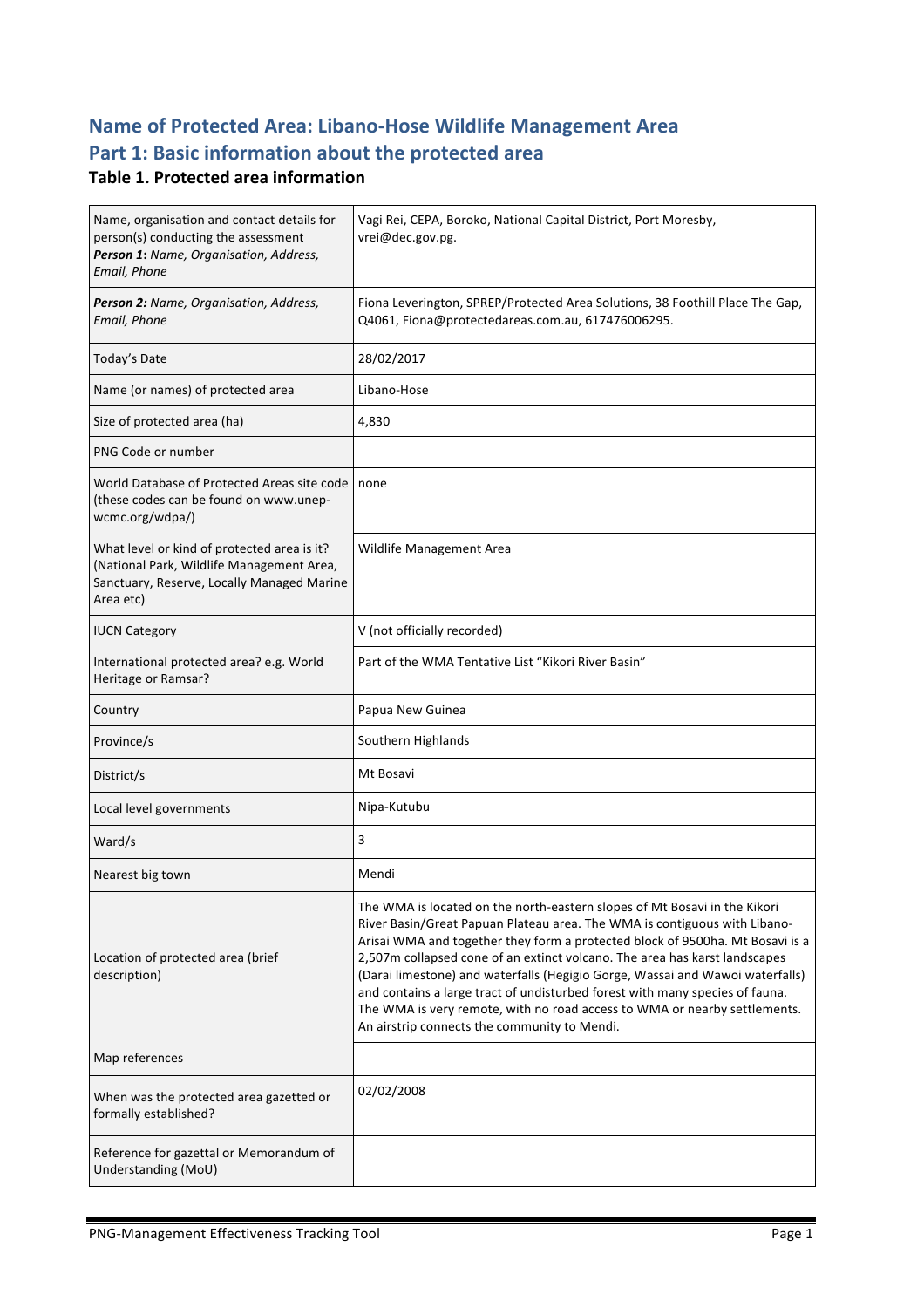| Who owns the protected area? please enter<br>Government Private Community/ customary<br>landowners, private, Other (name) and<br>include Clan name(s)                                                                                          | Customary landowners; 4 clans: Senisi mahi (bandicoot), Senesi wallabiso,<br>Senesi kata and Senesi Widdisi. Orogo people.                                                             |  |
|------------------------------------------------------------------------------------------------------------------------------------------------------------------------------------------------------------------------------------------------|----------------------------------------------------------------------------------------------------------------------------------------------------------------------------------------|--|
| Number of households living in the<br>protected area                                                                                                                                                                                           | 0                                                                                                                                                                                      |  |
| Population size within the protected area                                                                                                                                                                                                      | 0 (about 1500 people altogether in the whole area. The villages are about 25<br>kms from the WMA).                                                                                     |  |
| Who manages the protected area? (e.g.<br>please enter government, customary<br>landowners [add clan names] management<br>committee [how many and what gender])                                                                                 | Customary landowners; 4 clans: Senisi mahi (bandicoot), Senesi wallabiso,<br>Senesi kata and Senesi Widdisi.                                                                           |  |
| Total number of staff (this means anyone<br>working on the protected area in paid jobs -<br>whether NGOs, community, rangers or<br>customary landowners                                                                                        | 0                                                                                                                                                                                      |  |
| Temporary paid workers 0                                                                                                                                                                                                                       |                                                                                                                                                                                        |  |
| Permanent paid workers 0                                                                                                                                                                                                                       |                                                                                                                                                                                        |  |
| Annual budget (US\$) - excluding staff salary<br>costs                                                                                                                                                                                         | 0                                                                                                                                                                                      |  |
| Operational (recurrent) funds                                                                                                                                                                                                                  | 0                                                                                                                                                                                      |  |
| Project or special funds                                                                                                                                                                                                                       | 0                                                                                                                                                                                      |  |
| Reason for protected area establishment                                                                                                                                                                                                        | To prevent logging in the WMA.                                                                                                                                                         |  |
| What are the main values for which the area<br>is designated (Fill this out after data sheet 2)                                                                                                                                                | Forest and plants, forest animals, rivers and fish, insects, and diverse landscape<br>and geology.                                                                                     |  |
| List the primary protected area management<br>objectives (add lines if needed after the<br>most important objectives):<br>Management objective 1                                                                                               | To protect the forest from logging.                                                                                                                                                    |  |
| Management objective 2                                                                                                                                                                                                                         | To maintain the natural resources needed for subsistence: clean water and fish<br>and animals for food.                                                                                |  |
| Management objective 3                                                                                                                                                                                                                         |                                                                                                                                                                                        |  |
| Number of people involved in answering the<br>assessment questions                                                                                                                                                                             | 2                                                                                                                                                                                      |  |
| Name/organisation/contact details of<br>people participating in the assessment                                                                                                                                                                 | Obei Wasa, Chairman, Libano-Hose WMA, Wabimisen Village, Konedo<br>Brotheers Ltd, PO Box 746 Mendi; Osa Yami, Customary landowners,<br>Wabimisen Village.                              |  |
| Customary landowners/other community;<br>CEPA, Other national government agency;<br>Provincial govt; local level govt; Protected<br>area staff (anyone working on the protected<br>area in paid jobs; NGO; Donors; External<br>experts; Others | Customary landowners.                                                                                                                                                                  |  |
| Please note if assessment was carried out in<br>association with a particular project, on<br>behalf of an organisation or donor                                                                                                                | SPREP through the PNG Protected Area Assessment Project, which is a<br>component of the GEF Community-based Forest and Coastal Conservation and<br>Resource Management Project in PNG. |  |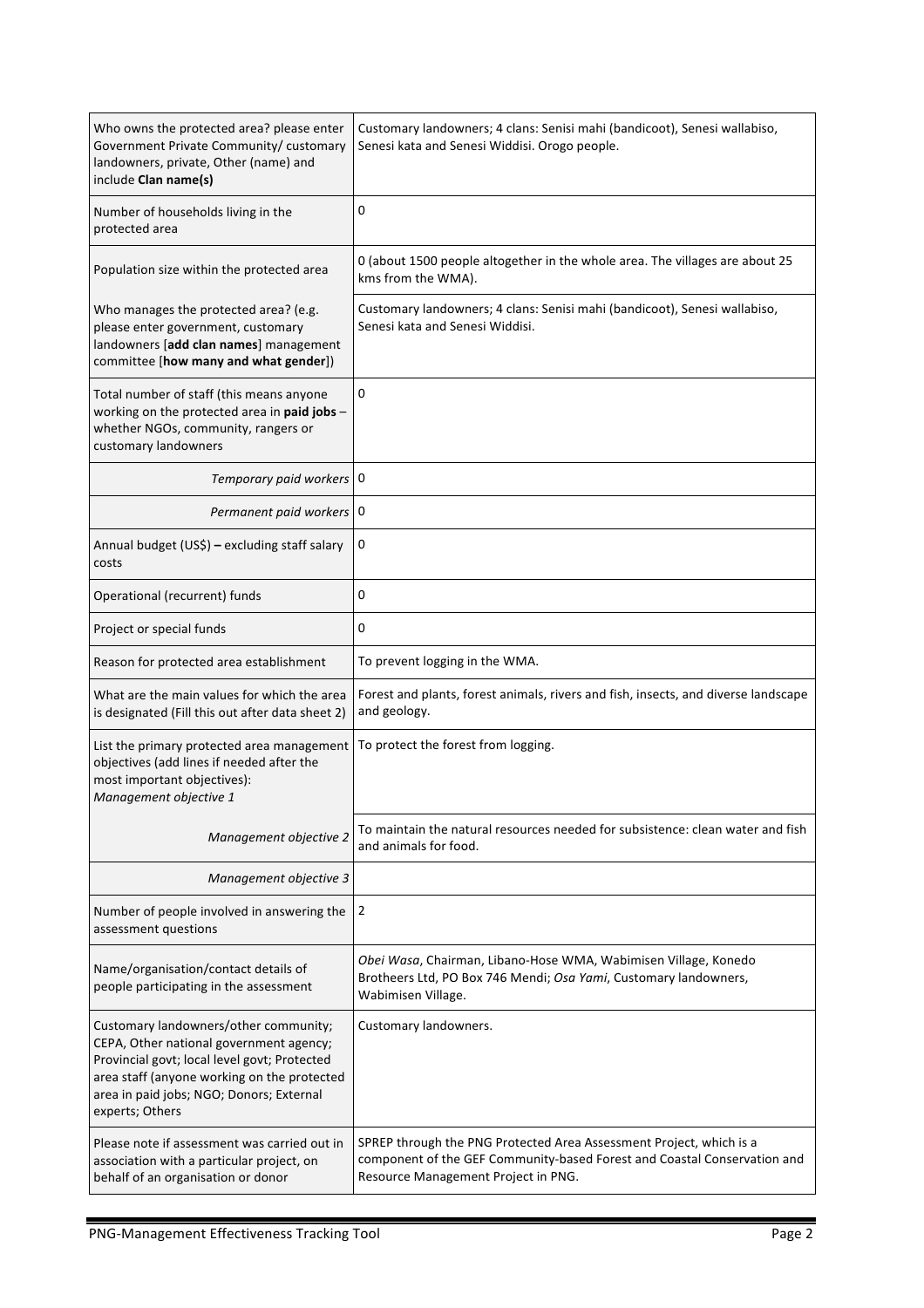## Part 2: What makes this protected area special and important?

In 1995 the World Wildlife Fund explained to us that logging would 'bagarap' the forest. The whole village went into an agreement, that logging could take place but not within the area to be dedicated as a WMA. We like many thinks about the WMA. The rivers are important. The Hose River is very fresh and it cures some sicknesses. The He-Gigio River is brown, a different colour, but this is natural, and it has straight running water. The Libano and other rivers are blue. These rivers are very beautiful and there are some waterfalls. The fish are important. There are common ones and some special ones for eating (for taste). We have freshwater crocodiles and we kill them for meat and for their skins (sometimes these are sold) and we take eggs and grow the crocodiles. We have many trees with insects and they tell us the time. The butterflies are in the forest and when they are flying around they look colourful and good. When the crocodiles are sleeping on the beach, the butterflies try to sit on them. We also have many caves and there are flying foxes in the caves and in the trees (these are the special ones – they are bigger and the meat is very tasty). We also have frogs, megapodes and beetles.

| No.            | <b>Key values</b>                                                                              | <b>Brief description</b>                                                                                                                                                                                                                                                                                                                                                                                                                                                                        | <b>Note if endangered</b><br>species or<br>ecosystem (IUCN) |
|----------------|------------------------------------------------------------------------------------------------|-------------------------------------------------------------------------------------------------------------------------------------------------------------------------------------------------------------------------------------------------------------------------------------------------------------------------------------------------------------------------------------------------------------------------------------------------------------------------------------------------|-------------------------------------------------------------|
| $\mathbf{1}$   | Forest and plants                                                                              | Tall virgin rainforest with diverse species. This is related to the<br>large altitudinal extent of Mt Bosavi and the WMA (i.e.<br>including alpine, montane and lowland forest).                                                                                                                                                                                                                                                                                                                |                                                             |
| $\overline{2}$ | Forest animals                                                                                 | There are many animals, including the New Guinea crocodile<br>Crocodylus novaeguineae (this is important for income mainly<br>from selling the skin), flying foxes and many bird species (e.g.<br>palm cockatoo). The forest animals and fish provide food and<br>protein. We try to make sure that the animals remain easy to<br>catch and there are plenty of them.                                                                                                                           |                                                             |
| 3              | <b>Rivers and fish</b>                                                                         | There are many rivers that flow down Mt Bosavi and there is<br>clean water for drinking and also water comes from the caves<br>(often underground).                                                                                                                                                                                                                                                                                                                                             |                                                             |
| 4              | Insects                                                                                        | There are many insect species. We like them as they help us to<br>tell the time, and they are important for science.                                                                                                                                                                                                                                                                                                                                                                            |                                                             |
| 5              | Landscape and geological<br>significance (not<br>nominated by landholders<br>and not assessed) | Libano-Hose is on the slopes of Mt Bosavi, which is a rugged<br>and dissected landscape centered around the cone and crater<br>of the extinct Pleistocene strato-volcano. It is 2,500m above<br>the floodplain of the Fly-Strickland Rivers. Its caldera is<br>approximately 4km wide and 1 km deep. It is the highest<br>volcano in the East Asia/West Pacific and retains continuous<br>intact tracts of vegetation from the summit to the lowlands, an<br>altitudinal range of about 2,400m. |                                                             |

#### Table 2. Key values of the protected area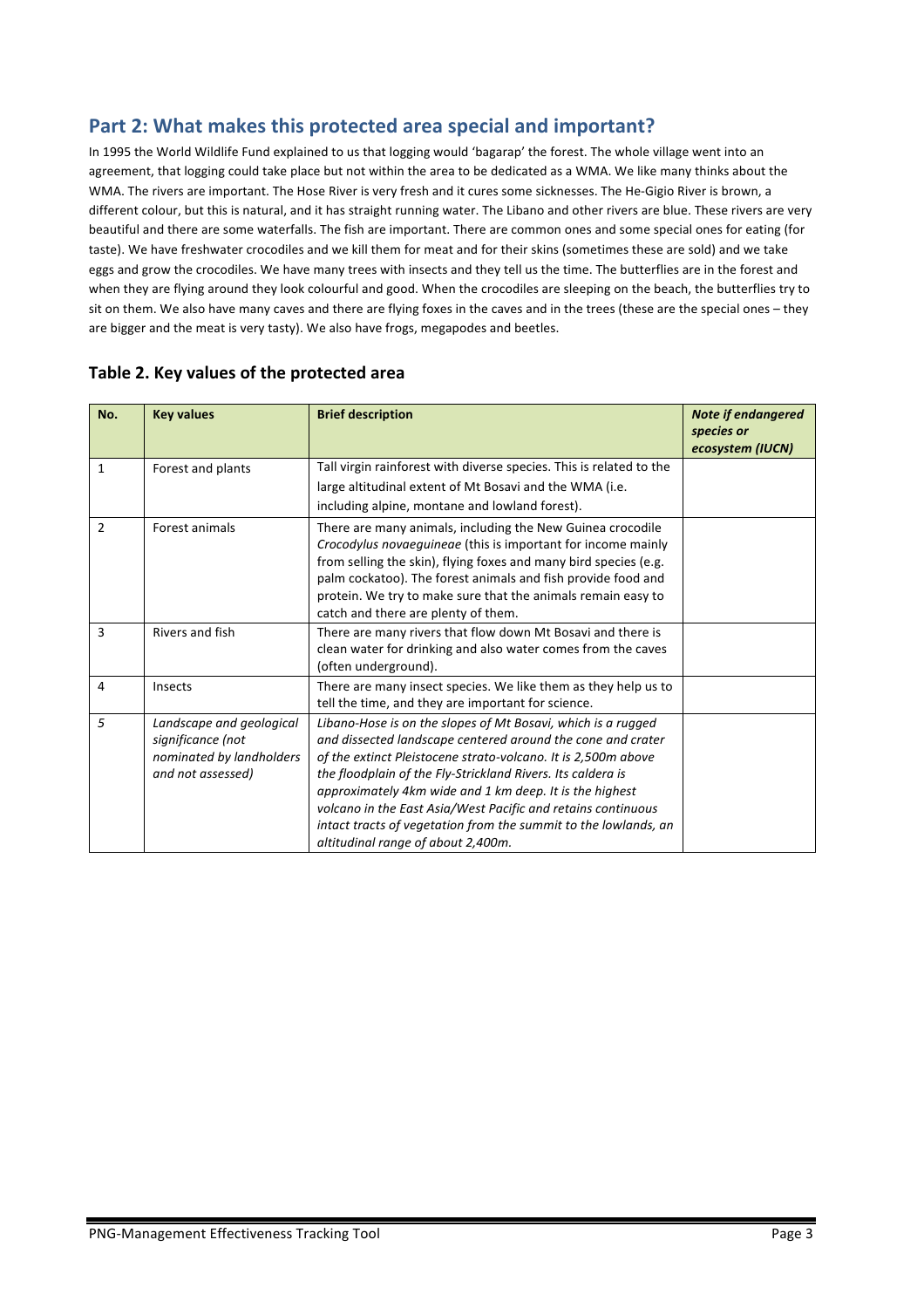#### **Table 3. Checklist of values/benefits**

Not important 0; Important 1; Very important 2; Don't know DK

Note: people live about 20-30km outside the protected area - don't use the area for taking trees etc as it is too far away

| How important is the protected area for each                                                                                                    | <b>Score</b>   | <b>Comment</b>                                                                                                                                                                                                                                                                                                                     |
|-------------------------------------------------------------------------------------------------------------------------------------------------|----------------|------------------------------------------------------------------------------------------------------------------------------------------------------------------------------------------------------------------------------------------------------------------------------------------------------------------------------------|
| of the listed values/benefits?                                                                                                                  | (0,1,2, DK)    |                                                                                                                                                                                                                                                                                                                                    |
| 1. Biodiversity - the presence of many<br>different kinds of plants, animals and<br>ecosystems                                                  | $\overline{2}$ | The biodiversity of the WMA supports the livelihoods of the<br>customary landholders. Many animals are hunted for food.<br>Additional information: The Kikori region supports more<br>unique animal species than many other parts of PNG - birds<br>of paradise, cassowaries, freshwater crocodiles, tree                          |
|                                                                                                                                                 |                | kangaroo, echidna, bats, several birds, frogs, fish, insects and<br>spiders, bats, and rats). The forest have value for timber,<br>non-timber forest products (eaglewood) and ecotourism<br>(Hitchcock & Gabriel 2015).                                                                                                            |
| 2. Presence of rare, threatened, or<br>endangered species (plants and animals)                                                                  | $\overline{2}$ | Palm cockatoo, bird of paradise, crocodiles.                                                                                                                                                                                                                                                                                       |
| Ecosystems (e.g. wetlands, grasslands,<br>3.<br>coral reefs etc) that are rare because they<br>have been cleared or destroyed in other<br>areas | $\overline{2}$ | The forest, wetlands and cave ecosystems are important.<br>The WMA is important to protect these ecosystems, because<br>outside the protected area the resources can be taken from<br>these ecosystems.                                                                                                                            |
| 4. Protecting clean, fresh water                                                                                                                | $\overline{2}$ | There are several streams flowing down the side of Mt<br>Bosavi and these provide clean fresh water. There are cave<br>systems with pure water as well.                                                                                                                                                                            |
| 5. Sustaining important species in big enough<br>numbers that they are able to survive here                                                     | $\overline{2}$ | The WMA is large enough to support a diversity of species,<br>some of which are unique to the area.                                                                                                                                                                                                                                |
| 6. Providing a source of employment for local<br>communities now                                                                                | 0              | Does not provide any income to the customary landowners.                                                                                                                                                                                                                                                                           |
| Providing resources for local subsistence<br>7.<br>(food, building materials, medicines etc.)                                                   | $\overline{2}$ | The WMA provides all of the customary landowners' food.                                                                                                                                                                                                                                                                            |
| 8.<br>Providing community development<br>opportunities through sustainable<br>resource use                                                      | 0              | There has been no community development.                                                                                                                                                                                                                                                                                           |
| 9. Religious or spiritual significance (e.g.<br>tambu places)                                                                                   | $\mathbf 0$    | Customary landowners could not recall or did not share any<br>tambu places. However, the whole area is important as part<br>of their traditional lands.                                                                                                                                                                            |
| 10. Plant species of high social, cultural, or<br>economic importance                                                                           | 0              | There are plenty of plants in the WMA, but we don't use<br>them as the WMA is too far from the village.                                                                                                                                                                                                                            |
| 11. Animal species of high social, cultural, or<br>economic importance                                                                          | $\mathbf{1}$   | Animals are important for clothing and ceremonies. They<br>were very important in traditional times, but now many of<br>the ceremonies have been replaced. Some crocodiles are<br>sold if there is a market, but there is not a regular sale of<br>animal products as the area is remote areas, with no easy<br>access to market). |
| 12. Attractive scenery                                                                                                                          | $\overline{2}$ | We appreciate the scenery when we look down from the<br>mountain. There are beautiful rivers, waterfalls, caves,<br>forests and animals.                                                                                                                                                                                           |
| 13. Tourism now                                                                                                                                 | 0              | There is currently no tourism. We do not have good<br>communicate and information (e.g. internet) or facilities for<br>visitors.                                                                                                                                                                                                   |
| 14. Potential value for tourism in the future                                                                                                   | $\overline{2}$ | Tourism is important as a source of income in the future.<br>The people are willing to construct places for tourists to<br>sleep, and would like training in ecotourism.                                                                                                                                                           |
| 15. Educational and/or scientific value                                                                                                         | $\overline{2}$ | The WMA does not currently play a role in education, but it<br>could be an important educational resource in the future.                                                                                                                                                                                                           |
| 16. Maintaining culture and tradition on<br>customary land and passing this on to<br>future generations                                         | $\overline{2}$ | Our culture is not as strong as it was. However, we still have<br>our longhouse culture and Tokples is still very strong and<br>spoken every day. There a no special cultural sites within the<br>WMA.                                                                                                                             |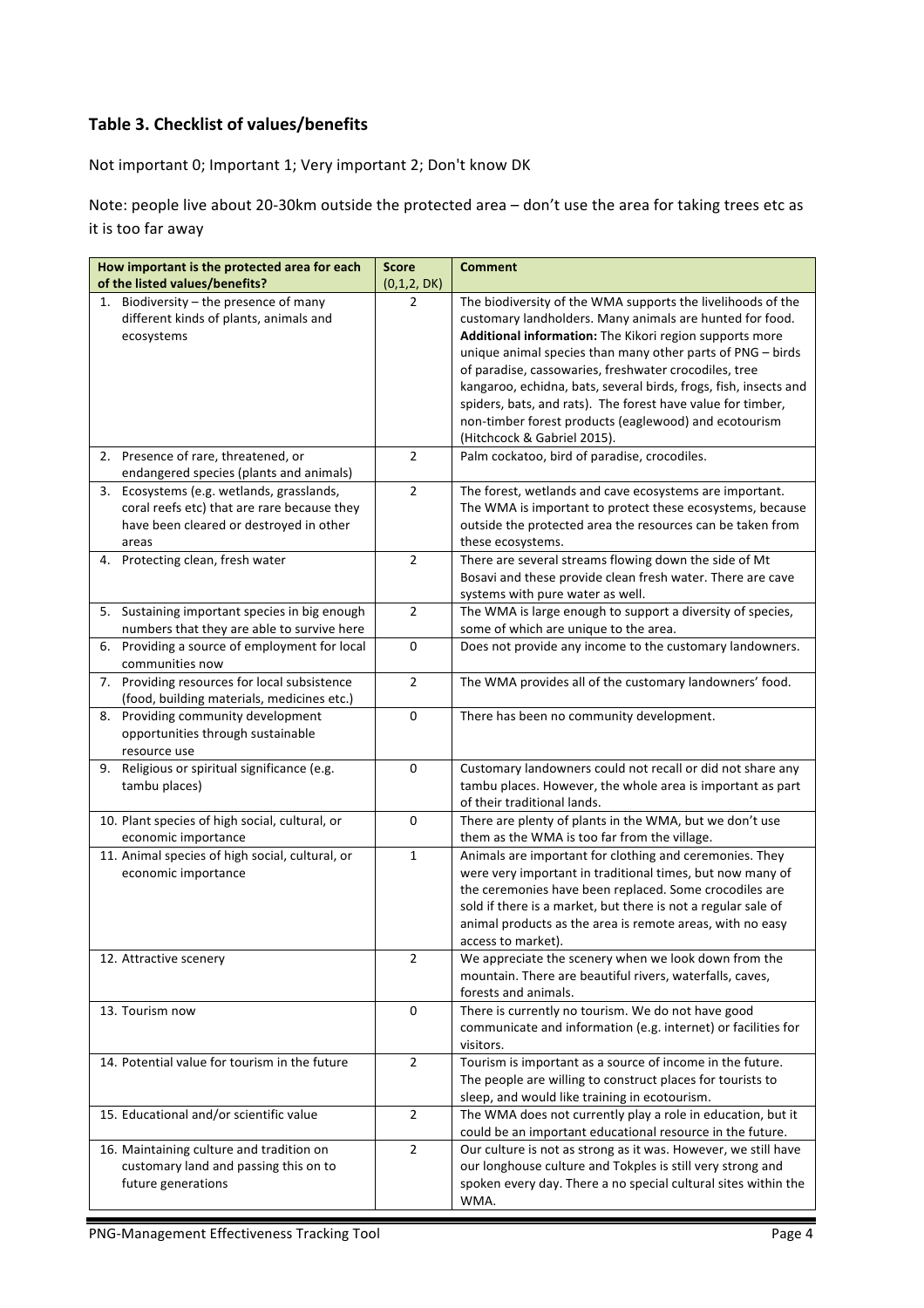## Part 3: What are the threats to the protected area?

# **Table 4: Threats to the protected area**

- High significance threats are seriously degrading values. This means they are badly damaging some value -it might be a kind of animal or plant, or your traditional gardens
- **M** Medium threats are having some negative impact they are damaging values but not so badly
- **L** Low threats are present but not seriously damaging values<br>**0** N/A where the threat is not present in the protected area of
- **N/A** where the threat is not present in the protected area or where something is happening but is not threatening the values at all

| <b>Threat type</b>                                                                                                                     | <b>Score</b><br>(H,M,L,0) | <b>Notes</b>                                                                                                                                                                                                                                                                                                                                                                                                                                                                                                                                      |
|----------------------------------------------------------------------------------------------------------------------------------------|---------------------------|---------------------------------------------------------------------------------------------------------------------------------------------------------------------------------------------------------------------------------------------------------------------------------------------------------------------------------------------------------------------------------------------------------------------------------------------------------------------------------------------------------------------------------------------------|
| 1.1 Housing and settlement                                                                                                             | $\Omega$                  | There are no houses or settlement near the WMA. The villages are<br>located about 25 kms from the WMA.                                                                                                                                                                                                                                                                                                                                                                                                                                            |
| 1.1a Population increase in the<br>protected area community                                                                            | H                         | There are four major clans and the population is increasing. This may<br>increase the pressure to extract resources from the WMA. The people<br>go into the WMA only for hunting purposes.                                                                                                                                                                                                                                                                                                                                                        |
| 1.2 Commercial and industrial areas                                                                                                    | 0                         |                                                                                                                                                                                                                                                                                                                                                                                                                                                                                                                                                   |
| 1.3 Tourism and recreation                                                                                                             | $\Omega$                  |                                                                                                                                                                                                                                                                                                                                                                                                                                                                                                                                                   |
| infrastructure                                                                                                                         |                           |                                                                                                                                                                                                                                                                                                                                                                                                                                                                                                                                                   |
| 2.1 Customary land owner and                                                                                                           | $\mathbf 0$               |                                                                                                                                                                                                                                                                                                                                                                                                                                                                                                                                                   |
| community gardens and small crops                                                                                                      |                           |                                                                                                                                                                                                                                                                                                                                                                                                                                                                                                                                                   |
| 2.1a Drug cultivation                                                                                                                  | 0                         |                                                                                                                                                                                                                                                                                                                                                                                                                                                                                                                                                   |
| 2.1b Commercial plantations                                                                                                            | L                         | There is potential for commercial plantations in the future. People<br>grow a few betel-nut trees. There are no Special Agricultural Business<br>Leases (SABL) in the area.                                                                                                                                                                                                                                                                                                                                                                       |
| 2.2 Wood and pulp plantations                                                                                                          | $\pmb{0}$                 |                                                                                                                                                                                                                                                                                                                                                                                                                                                                                                                                                   |
| 2.3 Livestock farming and grazing                                                                                                      | 0                         |                                                                                                                                                                                                                                                                                                                                                                                                                                                                                                                                                   |
| 2.4 Marine and freshwater<br>aquaculture                                                                                               | 0                         |                                                                                                                                                                                                                                                                                                                                                                                                                                                                                                                                                   |
| 3.1 Oil and gas drilling                                                                                                               | $\mathsf{L}$              | We are aware that exploration for oil and gas has been undertaken on<br>two occasions. There is potential for new exploration as gas and oil<br>have been found in the area. The companies are still trying to<br>negotiate exploitation of the resource. A new gas pipeline will join the<br>main existing pipeline. Generally, the mining companies fly equipment,<br>people and other materials in by chopper. They usually do not build<br>roads and this minimises the on-ground impacts. The community<br>supports oil and gas development. |
| 3.2 Mining and quarrying                                                                                                               | 0                         | There may be potential for underground mining in the future.                                                                                                                                                                                                                                                                                                                                                                                                                                                                                      |
| 3.3 Energy generation                                                                                                                  | 0                         |                                                                                                                                                                                                                                                                                                                                                                                                                                                                                                                                                   |
| 4.1 Roads and railroads (include<br>road-killed animals)                                                                               | 0                         |                                                                                                                                                                                                                                                                                                                                                                                                                                                                                                                                                   |
| 4.2 Utility and service lines (e.g.<br>electricity cables, telephone lines)                                                            | 0                         |                                                                                                                                                                                                                                                                                                                                                                                                                                                                                                                                                   |
| 4.3 Shipping lanes                                                                                                                     | 0                         |                                                                                                                                                                                                                                                                                                                                                                                                                                                                                                                                                   |
| 4.4 Flight paths                                                                                                                       | 0                         |                                                                                                                                                                                                                                                                                                                                                                                                                                                                                                                                                   |
| 5.1 Hunting, killing and collecting<br>terrestrial animals (including killing<br>of animals as a result of<br>human/wildlife conflict) | 0                         | Hunting is not a problem, as people only hunt in the WMA if there is a<br>special ceremony. A WWF person taught us that we should hunt in the<br>WMA only if we really need to. This helps to protect the animals in the<br>WMA.                                                                                                                                                                                                                                                                                                                  |
| 5.2 Gathering terrestrial plants or<br>plant products (non-timber)                                                                     | 0                         | As the villages are a long way from the WMA, there is little or no<br>extraction of plant materials.                                                                                                                                                                                                                                                                                                                                                                                                                                              |
| 5.3a Logging and wood harvesting<br>for local/customary use                                                                            | 0                         | There is no logging as the WMA is too far to carry logs back to the<br>village.                                                                                                                                                                                                                                                                                                                                                                                                                                                                   |
| 5.3b Logging and wood harvesting -<br>commercial logging                                                                               | 0                         | The customary landowners established the WMA as a means to<br>prevent commercial logging - we did not agree for logging to take<br>place.                                                                                                                                                                                                                                                                                                                                                                                                         |
| 5.4a Fishing, killing and harvesting<br>aquatic resources for<br>local/customary use                                                   | 0                         | We fish with a line and use nets only on special occasions and this has<br>very little impact on the abundance of fish species.                                                                                                                                                                                                                                                                                                                                                                                                                   |
| 5.4b Fishing, killing and harvesting<br>aquatic resources for commercial<br>use                                                        | 0                         |                                                                                                                                                                                                                                                                                                                                                                                                                                                                                                                                                   |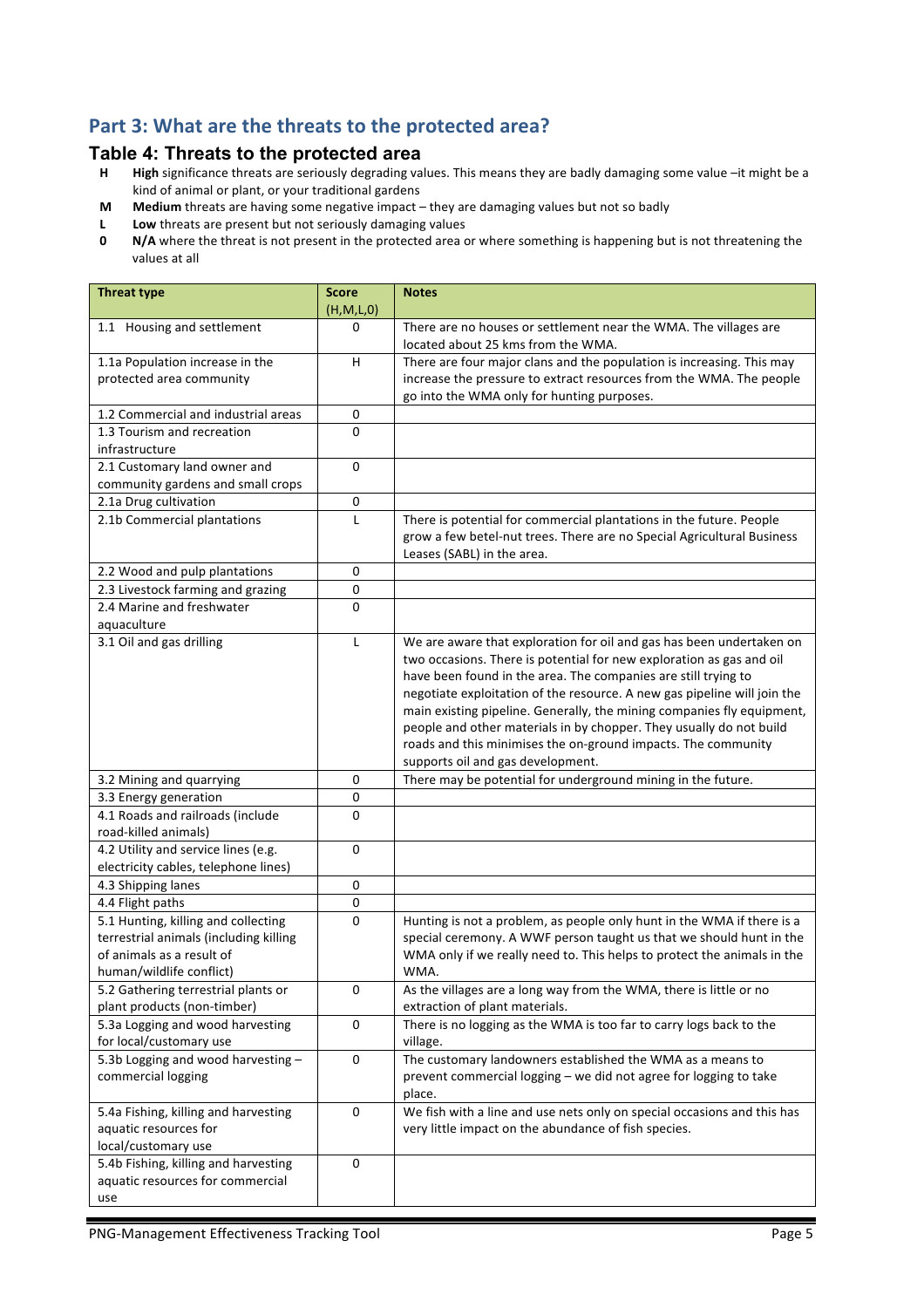| <b>Threat type</b>                                       | <b>Score</b> | <b>Notes</b>                                                                                                                                        |
|----------------------------------------------------------|--------------|-----------------------------------------------------------------------------------------------------------------------------------------------------|
|                                                          | (H,M,L,0)    |                                                                                                                                                     |
| 6.1 Recreational activities and                          | 0            | There is no tourism activity within the WMA.                                                                                                        |
| tourism                                                  |              |                                                                                                                                                     |
| 6.2 War, civil unrest and military                       | $\Omega$     |                                                                                                                                                     |
| exercises<br>6.3 Research, education and other           |              |                                                                                                                                                     |
|                                                          | 0            |                                                                                                                                                     |
| work-related activities in protected                     |              |                                                                                                                                                     |
| areas<br>6.4 Activities of protected area                | $\Omega$     | Few people go to the WMA and there is little or no management of                                                                                    |
| managers (e.g. construction or                           |              | the area.                                                                                                                                           |
| vehicle use)                                             |              |                                                                                                                                                     |
| 6.5 Deliberate vandalism, destructive                    | $\Omega$     |                                                                                                                                                     |
| activities or threats to protected                       |              |                                                                                                                                                     |
| area staff and visitors                                  |              |                                                                                                                                                     |
| 7.1 Fire and fire suppression                            | L            | There is potential for fires in the area, but these have not been                                                                                   |
| (including arson)                                        |              | experienced to date.                                                                                                                                |
| 7.2 Dams, hydrological modification                      | 0            |                                                                                                                                                     |
| and water management/use                                 |              |                                                                                                                                                     |
| 7.3a Increased fragmentation within                      | $\Omega$     |                                                                                                                                                     |
| protected area                                           |              |                                                                                                                                                     |
| 7.3b Isolation from other natural                        | 0            | Our protected area is joined with Libano-Arisai, forming part of a large                                                                            |
| habitat (e.g. deforestation)                             |              | contiguous forest block.                                                                                                                            |
| 7.3c Other 'edge effects' on park                        | 0            | Logging and exploration have taken place on the edge of the WMA,                                                                                    |
| values                                                   |              | but nothing occurs now.                                                                                                                             |
| 7.3d Loss of keystone species (e.g.                      | $\Omega$     | Overall, there has not be a loss of keystone species. There are plenty                                                                              |
| top predators, pollinators etc.)                         |              | of cassowaries and crocodiles and their numbers are not declining.                                                                                  |
| 8.1 Pest plants                                          | $\mathbf 0$  | Piper species are found only in the village, and not in the protected                                                                               |
|                                                          |              | area.                                                                                                                                               |
| 8.1a Pest animals                                        | H.           | Tilapia and carp are in the rivers and these species pose a threat to the<br>endemic fish species. We notice that the preferred native species have |
|                                                          |              | declined in abundance.                                                                                                                              |
| 8.1b Diseases such as fungus or                          | L            | Pigs have a virus; and there is some fish disease in the main stream                                                                                |
| viruses that make native plants or                       |              | (occurs only once each year).                                                                                                                       |
| animals sick                                             |              |                                                                                                                                                     |
| 8.2 Introduced genetic material (e.g.                    | 0            |                                                                                                                                                     |
| genetically modified organisms)                          |              |                                                                                                                                                     |
| 9.1 Household sewage and urban                           | 0            |                                                                                                                                                     |
| waste water                                              |              |                                                                                                                                                     |
| 9.1a Sewage and waste water from                         | 0            |                                                                                                                                                     |
| protected area facilities                                |              |                                                                                                                                                     |
| 9.2 Industrial, mining and military                      | $\Omega$     |                                                                                                                                                     |
| effluents                                                |              |                                                                                                                                                     |
| 9.3 Agricultural and forestry                            | 0            |                                                                                                                                                     |
| effluents (e.g. excess fertilizers or                    |              |                                                                                                                                                     |
| pesticides)                                              |              |                                                                                                                                                     |
| 9.4 Garbage and solid waste                              | 0<br>0       |                                                                                                                                                     |
| 9.5 Air-borne pollutants<br>9.6 Excess energy (e.g. heat | $\Omega$     |                                                                                                                                                     |
| pollution, lights etc.)                                  |              |                                                                                                                                                     |
| 10.1 Volcanoes                                           | 0            |                                                                                                                                                     |
| 10.2 Earthquakes/Tsunamis                                | М            | Earthquakes occur about twice a year and cause some damage,                                                                                         |
|                                                          |              | including landslides.                                                                                                                               |
| 10.3 Avalanches/Landslides                               | L            | These occur mainly during the rainy seasons.                                                                                                        |
| 10.4 Erosion and siltation/                              | н            | There are serious problems with erosion and siltation. This is reducing                                                                             |
| deposition (e.g. shoreline or riverbed                   |              | the size of the sago plants (Note it is not clear if this erosion has any                                                                           |
| changes)                                                 |              | human-induced causes).                                                                                                                              |
| 11.1 Habitat shifting and alteration                     | М            | No changes observed in the forest animals. However, there are                                                                                       |
|                                                          |              | landslides and these have effects on food crops.                                                                                                    |
| 11.2 Droughts                                            | H            | Droughts occur and they affect food crops, pumpkin and potato. They                                                                                 |
|                                                          |              | also affects our food supply as there are more insects.                                                                                             |
| 11.3 Temperature extremes                                | H            | It is hotter after rain.                                                                                                                            |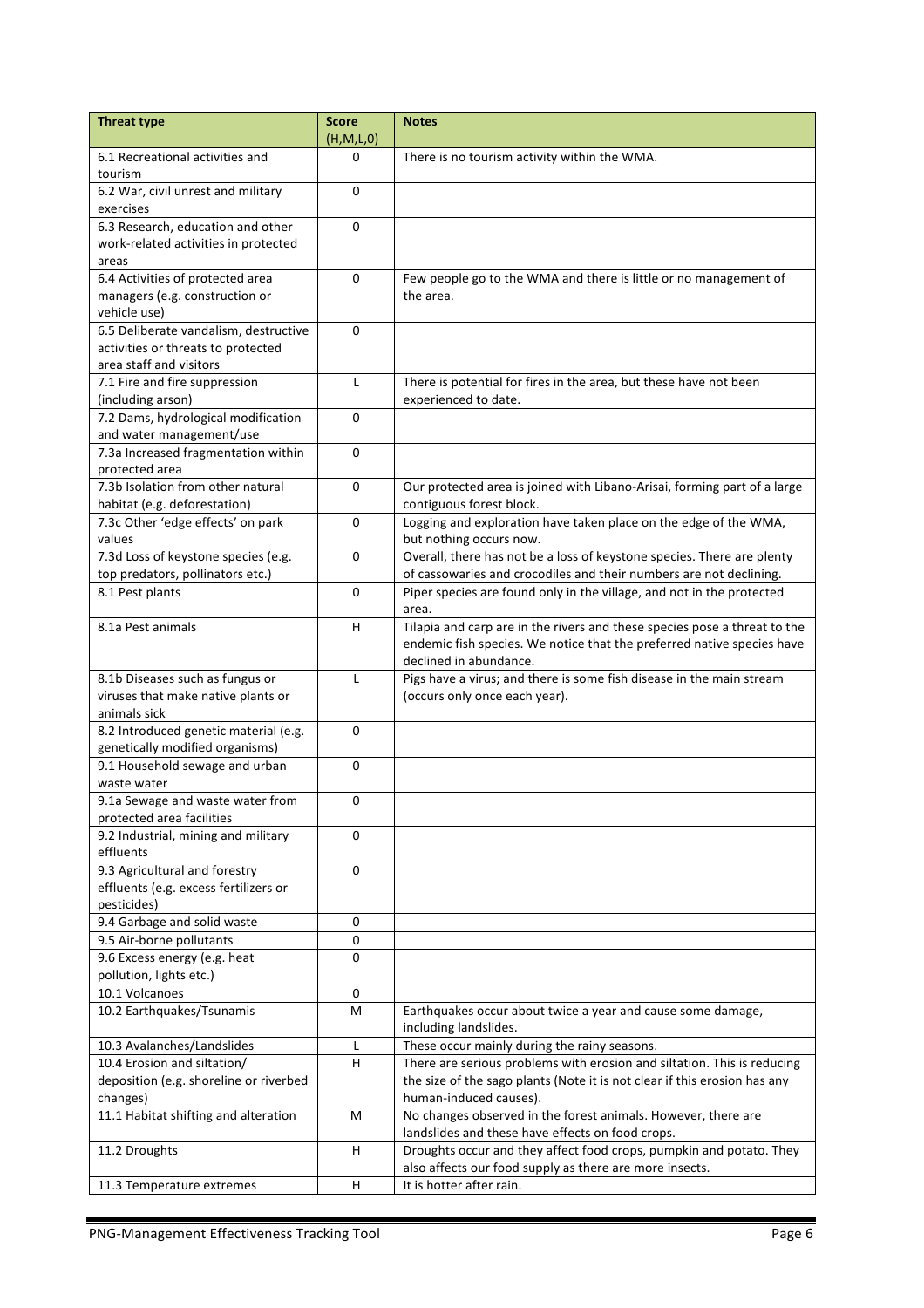| Threat type                              | <b>Score</b> | <b>Notes</b>                                                            |
|------------------------------------------|--------------|-------------------------------------------------------------------------|
|                                          | (H, M, L, 0) |                                                                         |
| 11.4 Storms and flooding                 | м            | There are more frequent storms, lightning and landslides after very     |
|                                          |              | heavy rain.                                                             |
| 11.5 Coral bleaching                     | 0            |                                                                         |
| 11.6 Intrusion by saltwater into         | $\Omega$     |                                                                         |
| gardens etc.                             |              |                                                                         |
| 11.7 Sea level rise                      | 0            |                                                                         |
| Other (please explain)                   |              |                                                                         |
| 12.1 Loss of cultural links, traditional | M            | People don't dress up traditionally on a regular basis, but children do |
| knowledge and/or management              |              | for specially occasions.                                                |
| practices                                |              |                                                                         |
| 12.2 Natural deterioration of            | $\Omega$     |                                                                         |
| important cultural site values           |              |                                                                         |
| 12.3 Destruction of cultural heritage    | $\Omega$     |                                                                         |
| buildings, gardens, sites by people      |              |                                                                         |
| Other (please explain)                   |              |                                                                         |

#### Table 5. Worst threats and ways forward

| <b>Threat</b><br>No. | <b>Threat</b><br>(Most significant first)          | <b>Threat number</b><br>or name (copy<br>no. from Table 4) | Nature of the threat, impact and how to reduce the impact.                                                                                                         |
|----------------------|----------------------------------------------------|------------------------------------------------------------|--------------------------------------------------------------------------------------------------------------------------------------------------------------------|
|                      | Climate change (droughts,<br>temperature extremes) | 11.2,11.3                                                  | People observe changes in the climate and indicate that the<br>main impact is on their food crops; need to develop appropriate<br>climate change adaptation plans. |
| $\mathcal{P}$        | Culture                                            | 12.1                                                       | Culture is mainly practices in ceremonies, but our Tokples is<br>strong.                                                                                           |
| з                    | Invasive pest animals                              | 8.1a                                                       | Tilapia and carp have entered the waterways; implement a<br>threat abatement plan in consultation with relevant<br>stakeholders to remove these invasive species.  |

### Part 4: What is the management like in the protected area?

#### **Table 6. Management effectiveness scores, comments, next steps**

| <b>Issue</b>                      | <b>Score</b><br>(0,1,2,3, NA) | Comment                                                                                                                                                                                                                           | <b>Next steps</b>                                                                                                                                                                                                                                                       |
|-----------------------------------|-------------------------------|-----------------------------------------------------------------------------------------------------------------------------------------------------------------------------------------------------------------------------------|-------------------------------------------------------------------------------------------------------------------------------------------------------------------------------------------------------------------------------------------------------------------------|
| 1a. Legal status                  | 3                             | The WMA was gazetted in 2008.                                                                                                                                                                                                     | Revise the protected area type under<br>PNG's new protected area Bill and<br>progress WHA nomination.                                                                                                                                                                   |
| 1b. Legal status                  |                               |                                                                                                                                                                                                                                   |                                                                                                                                                                                                                                                                         |
| 2a. Protected area<br>regulations | 1                             | Traditional laws are in place,<br>including restricted take of<br>resources from the WMA. Hunting<br>is only permitted to obtain<br>materials for special ceremonies.                                                             | Develop an improved system of<br>regulations for the WMA.                                                                                                                                                                                                               |
| 2b. Protected area<br>regulations |                               |                                                                                                                                                                                                                                   |                                                                                                                                                                                                                                                                         |
| 3. Law enforcement                | $\Omega$                      | There are no resources to<br>implement the WMA's rules, but<br>this is not a big problem. All sides<br>of the WMA have customary<br>landowners and there is a watch<br>kept on the area. There are no<br>problems with outsiders. | We need to come up with incentives<br>for conservation to ensure that<br>people comply with the rules. The<br>landowners should take leadership<br>on this issue and hence they need<br>training to be empowered to do this<br>- law enforcement is not about<br>money. |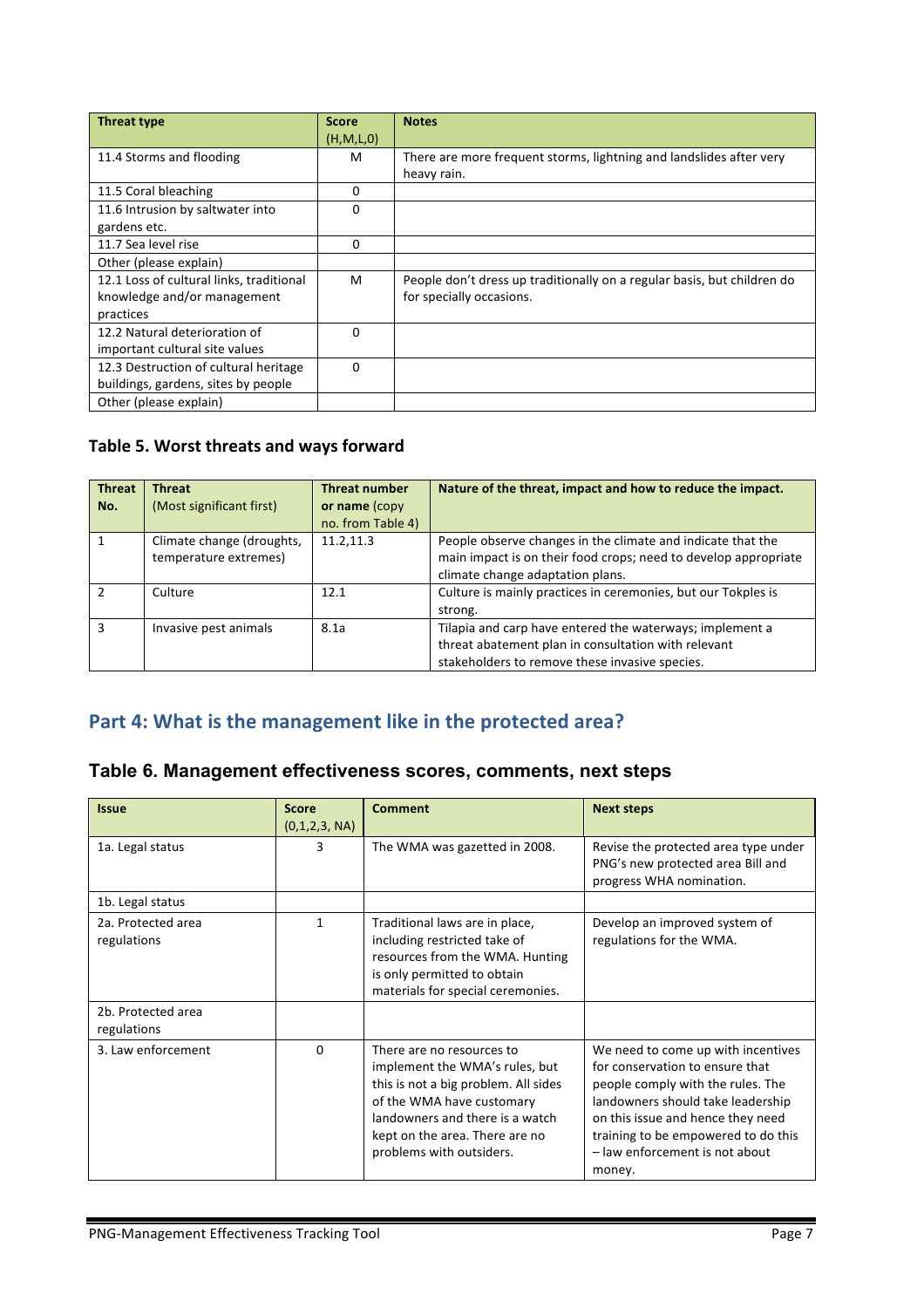| <b>Issue</b>                                                      | <b>Score</b><br>(0,1,2,3, NA) | <b>Comment</b>                                                                                                                                                                                                                                                                                                                                                          | <b>Next steps</b>                                                                                                                                             |
|-------------------------------------------------------------------|-------------------------------|-------------------------------------------------------------------------------------------------------------------------------------------------------------------------------------------------------------------------------------------------------------------------------------------------------------------------------------------------------------------------|---------------------------------------------------------------------------------------------------------------------------------------------------------------|
| 4. Protected area objectives                                      | 1                             | The WMA has agreed objectives<br>but sometimes young people come<br>into the WMA and do the wrong<br>thing.                                                                                                                                                                                                                                                             | The management committee needs<br>to gain the respect of the landowners<br>and community and feel empowered<br>to implement the objectives of the<br>WMA.     |
| 5. Protected area design                                          | $\overline{2}$                | The people will extend the<br>boundary of the WMA if they see<br>some benefits coming out of the<br>WMA. However, if there are no<br>benefits, they might make it<br>smaller. If there are no benefits we<br>cannot continue to maintain the<br>excitement of the commitment to<br>the WMA. There has been no<br>action in 23 years, so it is difficult<br>to continue. | Investigate possible extensions to the<br>WMA. However, the landowners are<br>unlikely to want to extend it unless<br>some benefits start to flow from it.    |
| 6. Protected area boundaries                                      | 3                             | The boundaries were walked when<br>doing the GIS, so this is clear.<br>However, not all people in the<br>community know the location of<br>the boundaries. Four clans<br>represent the protected area, so it<br>is hard for outsiders to disrespect<br>the WMA boundaries.                                                                                              |                                                                                                                                                               |
| 7. Management plan                                                | 0                             | There is no Management Plan. We<br>have some ideas about<br>management, but they are not<br>written down. However, we do<br>have some traditional practices<br>that assist management e.g.<br>hunting in the WMA is only<br>permitted on special occasions.                                                                                                             | Seek assistance to develop and<br>implement a Management Plan.                                                                                                |
| 7a. Planning process - input<br>of rights' holders                | 0                             | There is no active management and<br>hence no opportunity for input into<br>management.                                                                                                                                                                                                                                                                                 |                                                                                                                                                               |
| 7b. Planning process -<br>regular plan review                     | 0                             | There has been little action in<br>relation to management of the<br>WMA.                                                                                                                                                                                                                                                                                                |                                                                                                                                                               |
| 7c. Planning process -<br>monitoring/research informs<br>planning | 0                             | There has been no research or<br>monitoring.                                                                                                                                                                                                                                                                                                                            |                                                                                                                                                               |
| 8. Regular work plan                                              | 0                             | There is no regular work plan and<br>no activities are undertaken.                                                                                                                                                                                                                                                                                                      | The community should develop a<br>Management Plan and then try to<br>agree on a work plan for the WMA.                                                        |
| 9. Resource inventory                                             | 0                             | No information is available to the<br>customary landowners. Some<br>information is available in<br>published papers, but this is not<br>useful to the management<br>committee as they don't have the<br>information.                                                                                                                                                    | Seek assistance to identify the<br>resources/values of the WMA, e.g.<br>undertake resource mapping and<br>land use mapping.                                   |
| 10. Protection systems                                            | 0                             | There are no protection systems in<br>place. The people keep watch on<br>the area, but it is a long way from<br>the villages.                                                                                                                                                                                                                                           |                                                                                                                                                               |
| 11. Research and monitoring                                       | 1                             | There was some research in 2002,<br>but customary landowners do not<br>have a copy of the results.                                                                                                                                                                                                                                                                      | Engage with other agencies and<br>universities to undertake relevant<br>research in the WMA and ensure that<br>the results are shared with the<br>landowners. |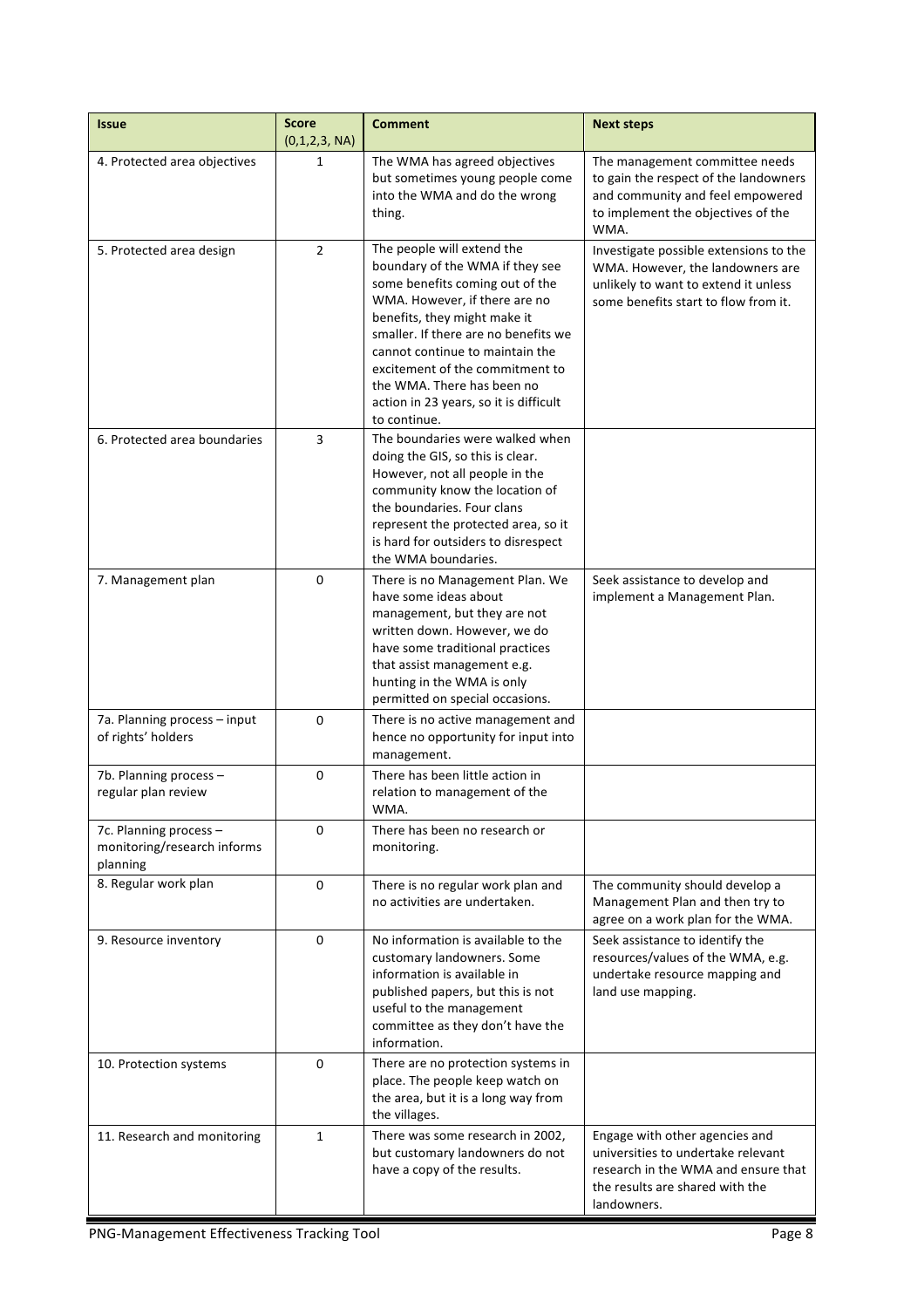| <b>Issue</b>                                          | <b>Score</b><br>(0,1,2,3, NA) | <b>Comment</b>                                                                                                                                                                                                                                                                      | <b>Next steps</b>                                                                                                                                                                                                                           |
|-------------------------------------------------------|-------------------------------|-------------------------------------------------------------------------------------------------------------------------------------------------------------------------------------------------------------------------------------------------------------------------------------|---------------------------------------------------------------------------------------------------------------------------------------------------------------------------------------------------------------------------------------------|
| 12. Resource management                               | 0                             | No activities are undertaken at<br>present as the forest looks after<br>itself.                                                                                                                                                                                                     | Establish a planning process to<br>control the spread of tilapia and carp.                                                                                                                                                                  |
| 13a. Staff numbers                                    | 0                             | There are no paid staff.                                                                                                                                                                                                                                                            |                                                                                                                                                                                                                                             |
| 13b. Other people working<br>on the protected area    | 3                             | Some customary landowners work<br>on the WMA.                                                                                                                                                                                                                                       | More help provided by the<br>customary landowners would be<br>beneficial.                                                                                                                                                                   |
| 14. Training and skills                               | $\mathbf{1}$                  | There has been no recent training,<br>but the landowners have many<br>traditional skills. In the past there<br>was some training in how to collect<br>specimens.                                                                                                                    | Provide more training in specimen<br>collection, guiding (male and female)<br>to take people into the field, and<br>environment management.                                                                                                 |
| 15. Current budget                                    | 0                             | It is not easy to get money from the<br>local level government.                                                                                                                                                                                                                     | Seek funds to assist in the<br>management of the area.                                                                                                                                                                                      |
| 16. Security of budget                                | 0                             |                                                                                                                                                                                                                                                                                     |                                                                                                                                                                                                                                             |
| 17. Management of budget                              | <b>NA</b>                     |                                                                                                                                                                                                                                                                                     | We would need training in budget<br>management if we had a budget.                                                                                                                                                                          |
| 18. Equipment                                         | 0                             | There is no equipment (as no<br>management is undertaken).                                                                                                                                                                                                                          | We need solar panels and batteries, a<br>communication system, and resource<br>centre. If funds become available and<br>when a Management Plan is<br>developed, seek guidance from the<br>community on the equipment that<br>may be needed. |
| 19. Maintenance of<br>equipment                       | ΝA                            |                                                                                                                                                                                                                                                                                     | Would need training in maintaining<br>equipment if some is provided.                                                                                                                                                                        |
| 20. Education and awareness                           | 0                             | There has been no education or<br>awareness program provided since<br>WWF was involved in 1995.                                                                                                                                                                                     | Would like more training and<br>awareness raising in relation to<br>conservation and management                                                                                                                                             |
| 21. Planning for land use or<br>marine activities     | 0                             | Developments happened outside<br>the protected area before the<br>WMA was declared. However,<br>there are likely to be expansions in<br>oil and gas development in the<br>region.                                                                                                   | Ensure that the WMA is consulted in<br>decisions relevant to the WMA,<br>including oil and gas developments.                                                                                                                                |
| 22. State and commercial<br>neighbours                | 0                             | There has been no communication<br>with the local level government,<br>the provincial administration or<br>national government.                                                                                                                                                     | Now that we have met CEPA staff<br>(i.e. at this assessment) we will<br>continue to communicate with them.                                                                                                                                  |
| 23. Indigenous people/<br><b>Customary landowners</b> | 3                             | All decisions are made by the<br>customary landowners.                                                                                                                                                                                                                              |                                                                                                                                                                                                                                             |
| 24a. Impact on communities<br>$-$ open communication  | 0                             | Has been no communication with<br>other stakeholders/government,<br>until now.                                                                                                                                                                                                      | "Now that you have invited us, we<br>will start communicating with you".                                                                                                                                                                    |
| 24b. Impact on communities<br>- welfare programs      | 0                             |                                                                                                                                                                                                                                                                                     |                                                                                                                                                                                                                                             |
| 24c. Impact on communities<br>- landowner support     | $\mathbf 0$                   | About 70% of the community does<br>not support the WMA. These are<br>mostly people who live outside the<br>area. The village people who live<br>near the area are generally<br>supportive of the WMA, while<br>others would like to have some<br>economic benefits from their land. | We need to see some benefits from<br>the WMA and resolve internal<br>conflicts. We should investigate the<br>possibility of establishing an<br>Incorporated landowner group.                                                                |
| 25. Economic benefit                                  | 0                             | No economic benefits have been<br>derived from the WMA, so other<br>uses are looking more attractive.                                                                                                                                                                               | We need to see some benefits<br>derived from the WMA to maintain<br>support for the WMA.                                                                                                                                                    |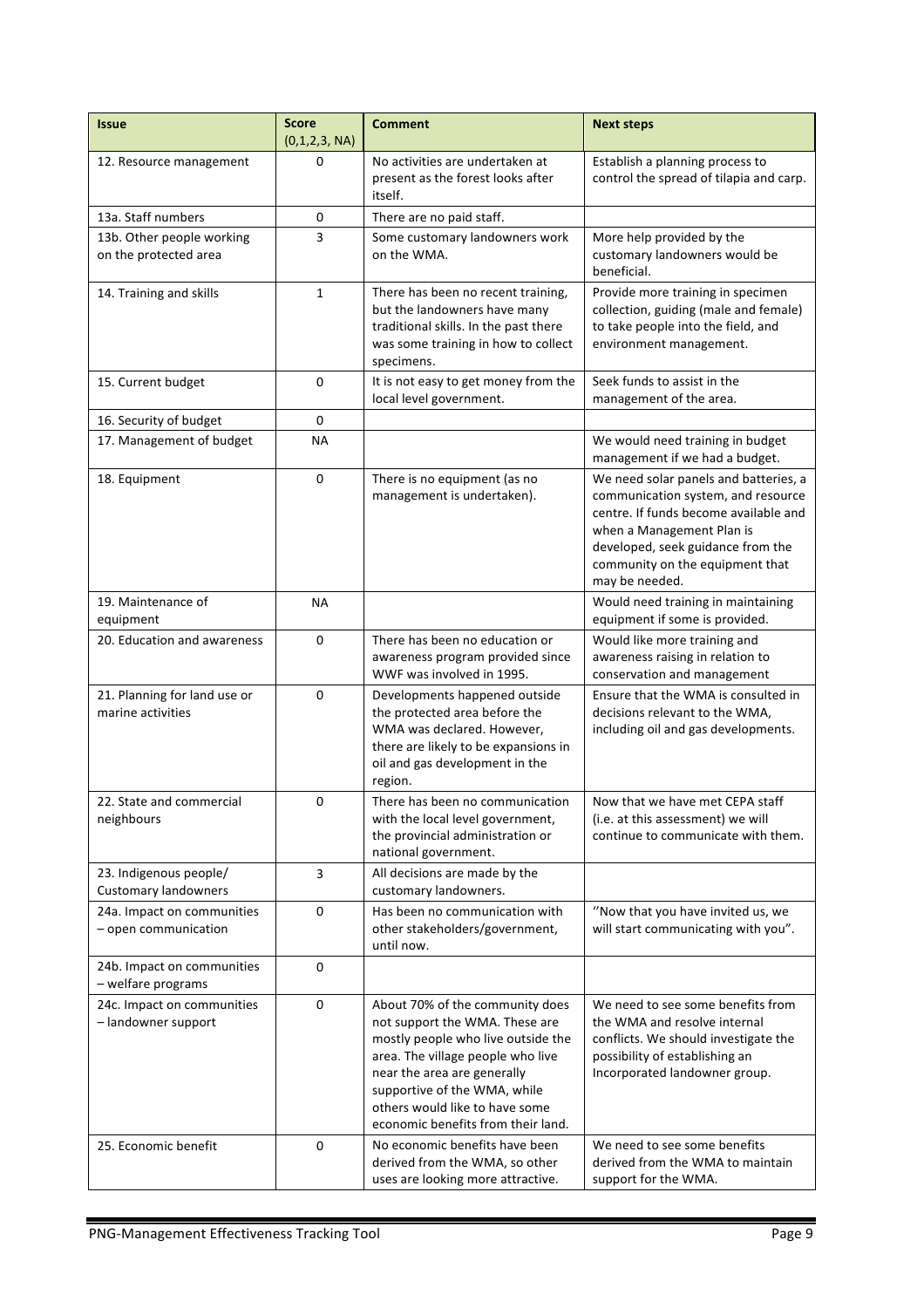| <b>Issue</b>                        | <b>Score</b><br>(0,1,2,3, NA) | <b>Comment</b>                                                                                                                                                                                         | <b>Next steps</b>                                                                                                                                                                                                                                                                     |
|-------------------------------------|-------------------------------|--------------------------------------------------------------------------------------------------------------------------------------------------------------------------------------------------------|---------------------------------------------------------------------------------------------------------------------------------------------------------------------------------------------------------------------------------------------------------------------------------------|
| 26. Monitoring and<br>evaluation    | 1                             | The area is regularly visited by the<br>customary landowners (both men<br>and women), who observe what is<br>happening in the WMA.                                                                     | Some training in monitoring would<br>be useful to check species status etc.                                                                                                                                                                                                           |
| 27. Visitor facilities              | $\Omega$                      | There are no visitor facilities now<br>but landowners feel that the<br>potential for tourism is high. The<br>area is safe for tourists but<br>transport and communication are<br>difficult at present. | We need infrastructure to support<br>tourism (e.g. roads, communication).<br>People are happy to set up a<br>resource centre and huts for people<br>to stay. We need solar panels and<br>laptops. We have mobile phone<br>coverage, but we cannot charge our<br>mobiles or computers. |
| 28. Commercial tourism<br>operators | $\Omega$                      | There are no commercial tour<br>operators.                                                                                                                                                             | Investigate the potential for small-<br>scale adventure tourism.                                                                                                                                                                                                                      |
| 29. Fees                            | <b>NA</b>                     | No fee structure.                                                                                                                                                                                      |                                                                                                                                                                                                                                                                                       |
| 30. Condition of values             | 3                             | Overall, the condition of the WMA<br>values is very good, with forest<br>largely intact. This assessment is<br>based on landowner inspections.                                                         |                                                                                                                                                                                                                                                                                       |
| 30a.Condition of values             | $\mathbf{1}$                  | Assessment is based on traditional<br>knowledge.                                                                                                                                                       |                                                                                                                                                                                                                                                                                       |
| 30b. Condition of values            | $\Omega$                      | There are no specific threat<br>abatement programs or activities.                                                                                                                                      | A threat abatement plan is required<br>to address the impacts of tilapia and<br>carp in the waterways.                                                                                                                                                                                |
| 30c. Condition of values            | $\Omega$                      | No routine activities are<br>undertaken to maintain the WMA's<br>values.                                                                                                                               |                                                                                                                                                                                                                                                                                       |

# **Part 5: Condition and trends of protected area values**

#### **Table 7. Values, condition and trend**

| <b>Key value</b>    | <b>Condition Score</b> | <b>Trend Score</b> | Information source and justification for Assessment and                                                                                                                                                                               |
|---------------------|------------------------|--------------------|---------------------------------------------------------------------------------------------------------------------------------------------------------------------------------------------------------------------------------------|
| (from Table 2)      | (VG, G, F, P, DK)      | (I, S, D, DK)      | HOW the condition can be IMPROVED                                                                                                                                                                                                     |
| Forest and plants   | VG                     |                    | Little disturbance as there is no settlement within the WMA.                                                                                                                                                                          |
| Forest animals      | VG                     |                    | There are plenty of animals.                                                                                                                                                                                                          |
| Rivers and fish     | VG                     | S                  | The rivers and caves provide clear undisturbed water. The only<br>issue is the decline of fish due to the introduction of tilapia;<br>develop a threat abatement plan to eradicate invasive fish<br>species such as tilapia and carp. |
| Insects             | VG                     |                    | Plentiful insects including butterflies.                                                                                                                                                                                              |
| Landscape & geology | DK                     | DK                 |                                                                                                                                                                                                                                       |

#### Table 8. Recommendations and ways forward

|                                                                              | <u>.</u>                                                                                  | J .                                                                                                                                     |
|------------------------------------------------------------------------------|-------------------------------------------------------------------------------------------|-----------------------------------------------------------------------------------------------------------------------------------------|
| We would like a resource centre for<br>management and to support ecotourism. | Training - in biodiversity field<br>skills, tourist guiding and<br>ecotourism management. | Project proposals to fund the WMA - what<br>are the funding opportunities (we need to<br>get some benefits from the protected<br>area). |